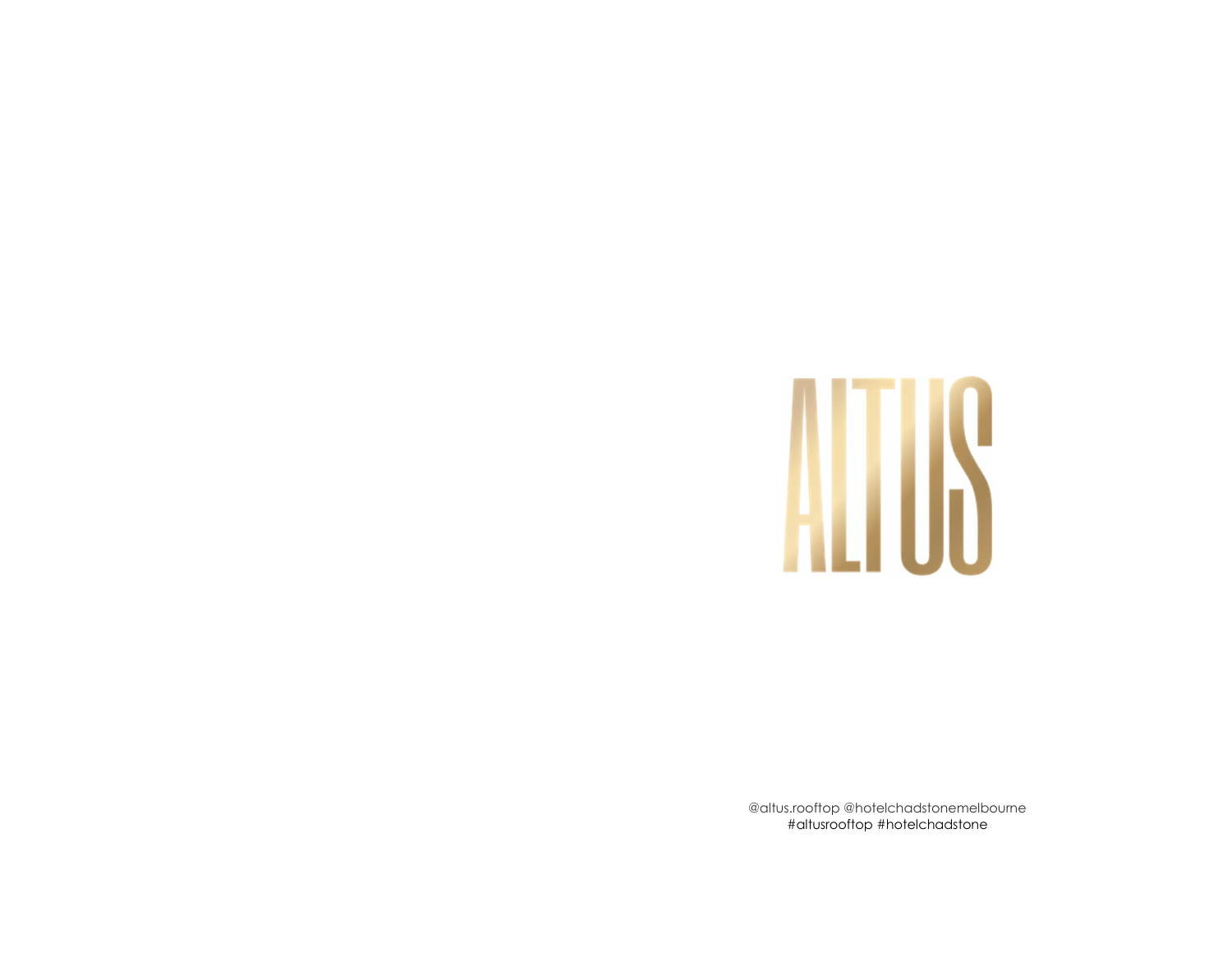### Gins + Tonics

| classic<br>brookies seasonal gin   cascade tonic   lemon        | 18 |
|-----------------------------------------------------------------|----|
| fresh<br>applewood gin   bitter lemon tonic   orange            | 19 |
| dirty<br>melbourne gin company dry gin   dirty tonic   rosemary | 19 |

### Australian House Spirits

To say that Australia produces some incredible drinks would be an understatement, and the craft distillery movement of this country has taken the world by storm. As such we feel that it is entirely appropriate to use only Australian produce as our house pours here at Altus, and while International spirits are available, we wholeheartedly recommend to select from the below list for your drinks with us today.

| cape grim organic vodka<br>tasmania                     | 15. |
|---------------------------------------------------------|-----|
| brookies seasonal gin<br>byron bay   NSW                | 15  |
| brix white rum<br>sydney   NSW                          | 15  |
| brix golden rum<br>sydney   NSW                         | 15  |
| brix spiced rum<br>sydney   NSW                         | 15  |
| starward two-fold grain whiskey<br>port melbourne   VIC | 15  |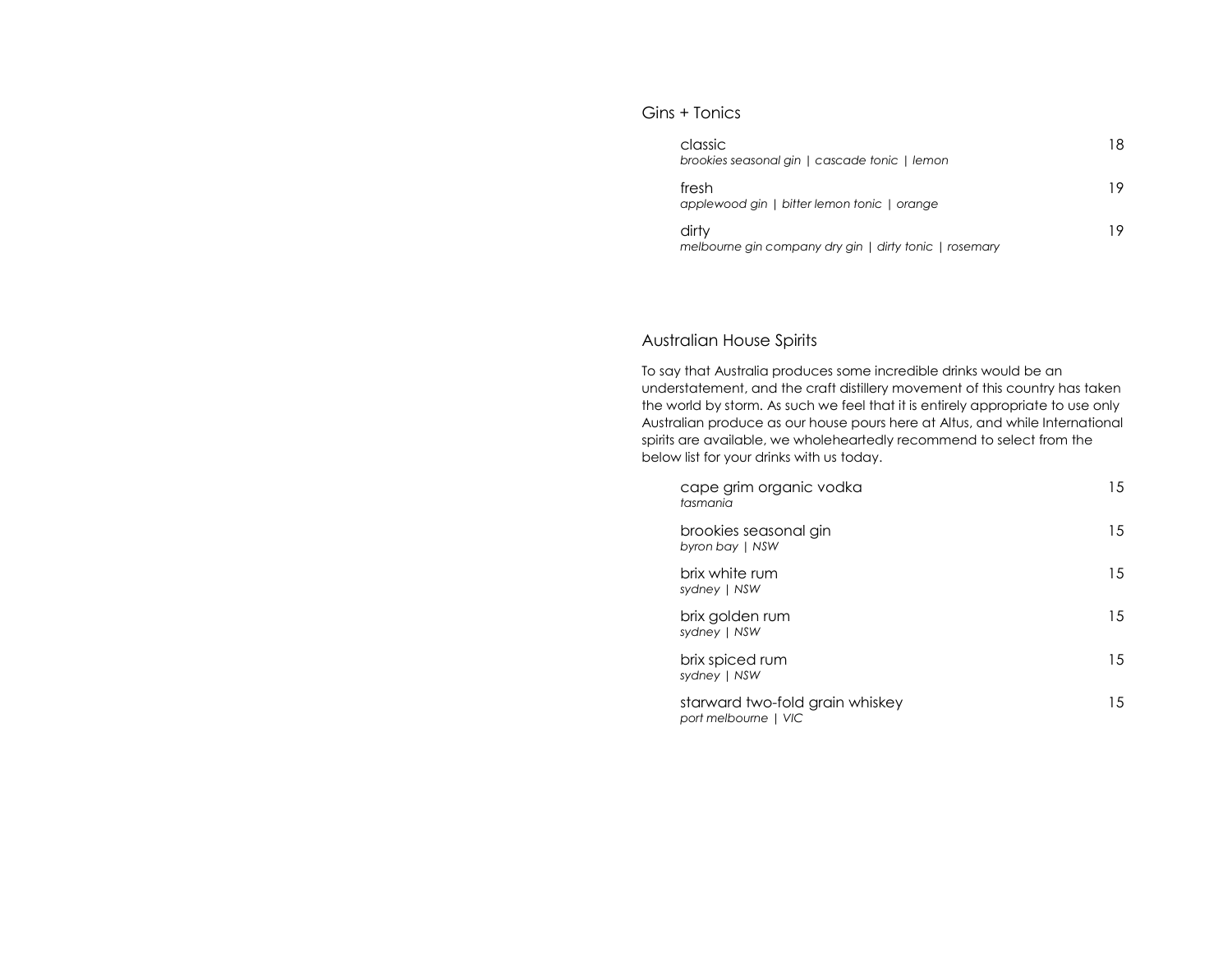| Cocktails                                                                                                                                        |    |
|--------------------------------------------------------------------------------------------------------------------------------------------------|----|
| Creations                                                                                                                                        |    |
| Unique concoctions that we feel capture the essence of Altus, combining<br>sophistication and elegance with a touch of playfulness and mischief. |    |
| fleur la mode<br>cape grim tasmanian vodka   wattleseed + macadamia   raspberry                                                                  | 25 |
| the reprieve<br>brookies coastal gin   italicus   elderflower   lemon   orange bitters   egg                                                     | 25 |
| summer spritz<br>manly spirits limoncello   aperol   saint germain elderflower   prosecco                                                        | 25 |
| sunset cup<br>applewood gin   chambord   watermelon   soda                                                                                       | 25 |
| honey trap<br>brix gold rum   penfold's grandfather   pineapple   honey                                                                          | 25 |
| new fashioned<br>starward two-fold grain whiskey   amaro montenegro   grand marnier                                                              | 25 |

## Something Small

| gf / df<br>pacific oysters (6 pieces)<br>served natural, with lemon and mignonette                        | 27 |
|-----------------------------------------------------------------------------------------------------------|----|
| sticky pork belly in steamed bun (2 pieces)<br>pickled cucumber, coriander, sesame & peanut               | 22 |
| v<br>buttermilk fried baby cauliflower<br>Spiced onion, date & chilli relish, salt bush                   | 22 |
| v / cn<br>tempura zucchini blossoms<br>strachiatella, romesco, hazelnut snow                              | 22 |
| Something Bigger                                                                                          |    |
| df<br>whipped cod roe<br>spanner crab, yarra valley salmon roe, geraldton wax                             | 28 |
| cn / gf<br>lamb kebab skewer<br>sticky tamarind & chilli sauce, tzatziki                                  | 24 |
| champagne fried chicken<br>truffle aioli                                                                  | 25 |
| cn/df<br>twice cooked short ribs<br>smoked habanero chili sauce, confit onion, salad                      | 28 |
| $gf^*$ / df*<br>chilli garlic king prawn (3 pieces)<br>chorizo, garlic, chilli and extra virgin olive oil | 28 |
| Cheese + Sweets                                                                                           |    |
| $v / gf^*$<br>artisan victorian cheese selection<br>muscatel grapes, quince paste, lavosh                 | 27 |
| locally sourced charcuterie and cheese<br>cured meats, olives and cheese with breads and condiments       | 36 |
| cn<br>chocolate truffle torte<br>mandarin crème, raspberry crisp, macadamia ice cream                     | 22 |
| passionfruit brulee tart<br>clotted cream, meringue, lemongrass sorbet                                    | 22 |
| cn<br>sharing signature dessert platter<br>a daily selection of creations from our pastry chefs           | 28 |

*v – vegetarian | cn – contain nuts throughout dish | gf – gluten free | df – dairy free Please let our staff know about dietary requirements. All dishes may contain traces of nuts, dairy, gluten, eggs, soy, sesame and shellfish.*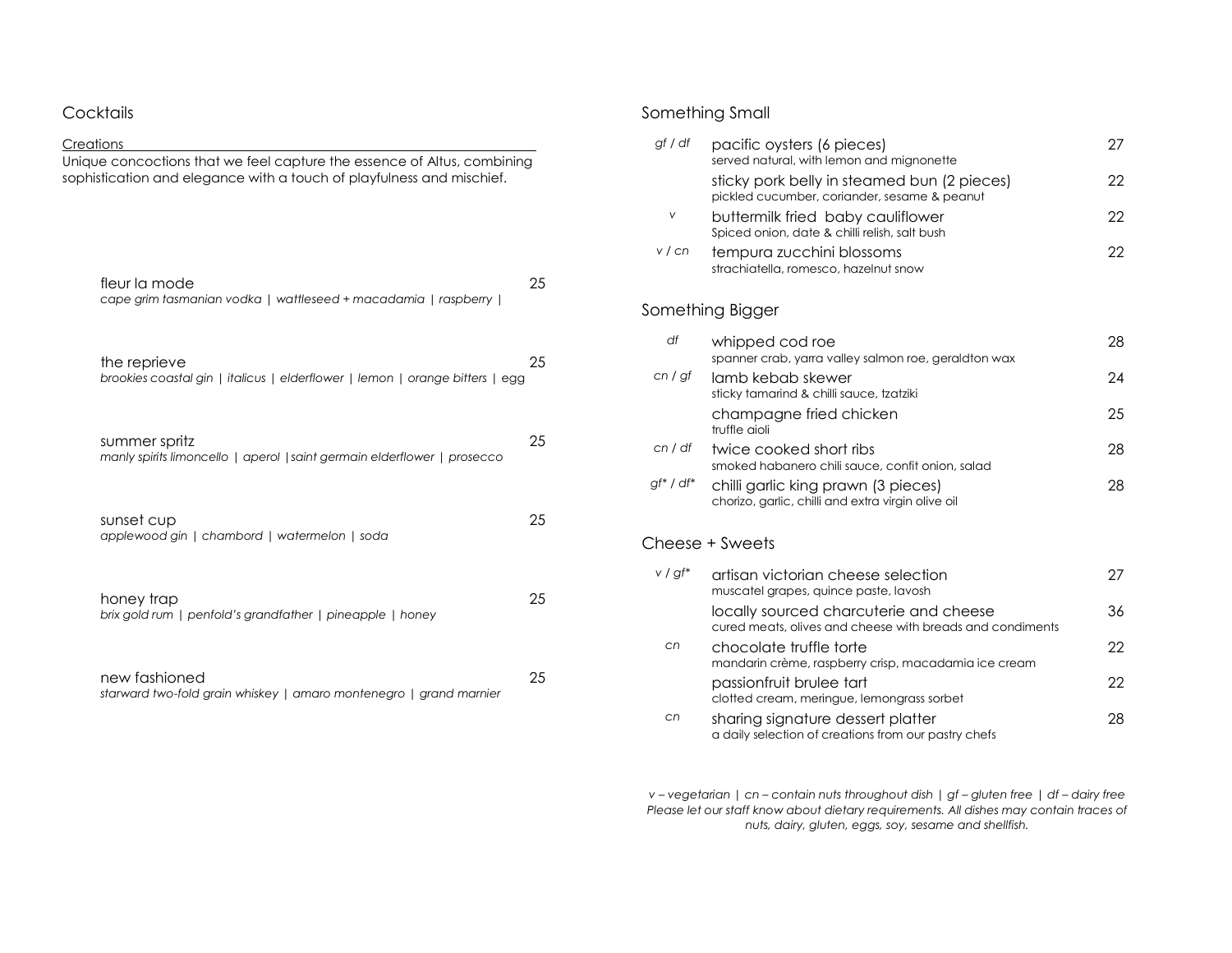#### Wine (by the glass)

### Champagne + Sparkling

| <b>NV</b> | krug 'grande cuvée'<br>champagne   france                         | 160 |
|-----------|-------------------------------------------------------------------|-----|
| NV        | veuve cliquot 'yellow label' brut<br>champagne   france           | 25  |
| NV        | chandon brut<br>yarra valley   VIC                                | 18  |
| <b>NV</b> | chandon brut rosé<br>yarra valley   VIC                           | 18  |
| <b>NV</b> | la riva dei frati prosecco d.o.c<br>veneto   italy                | 15  |
| White     |                                                                   |     |
| 2018      | weingüt stadt-krems grüner veltliner<br>niederöstereich   austria | 15  |
| 2021      | forest hill 'highbury fields' sauvignon blanc<br>denmark   WA     | 16  |
| 2020      | howard vineyard pinot gris<br>adelaide hills   SA                 | 16  |
| 2021      | tarrawarra chardonnay<br>yarra valley   VIC                       | 16  |
| Rosé      |                                                                   |     |
| 2021      | head mataro grenache rosé<br>barossa valley   SA                  | 16  |
| Red       |                                                                   |     |
| 2021      | rising pinot noir<br>yarra valley   VIC                           | 18  |
| 2019      | heathcote winery 'craven's place' shiraz<br>heathcote   VIC       | 16  |
| 2018      | corzano e paterno sangiovese<br>tuscany   italy                   | 19  |
| 2018      | jim barry 'kirribilli' cabernet sauvignon<br>coonawarra   SA      | 18  |

# **Cocktails**

| Classics Plus                                                                                                                                      |    |
|----------------------------------------------------------------------------------------------------------------------------------------------------|----|
| A selection of our favourite classic cocktails from across the ages,<br>complimented by craft Australian spirits and wonderful native ingredients. |    |
| cosmopolitan<br>cape grim tasmanian vodka   cranberry   lime                                                                                       | 25 |
| river mint mojito<br>brix white rum   lime   river mint                                                                                            | 25 |
| rainforest martini<br>brookies seasonal gin   regal rogue daring dry   native thyme                                                                | 25 |
| cadillac margarita<br>tromba reposado tequila   cointreau   crawley's agave syrup                                                                  | 25 |
| aniseed myrtle negroni<br>melbourne gin company dry gin   regal rogue bold red   økar island bitters                                               | 25 |
| melbourne sour<br>starward two-fold grain whiskey   lemon   sugar   shiraz                                                                         | 25 |
| espresso + wattleseed martini<br>mr. black coffee liqueur   brookies wattleseed + macadiamia   coffee                                              | 25 |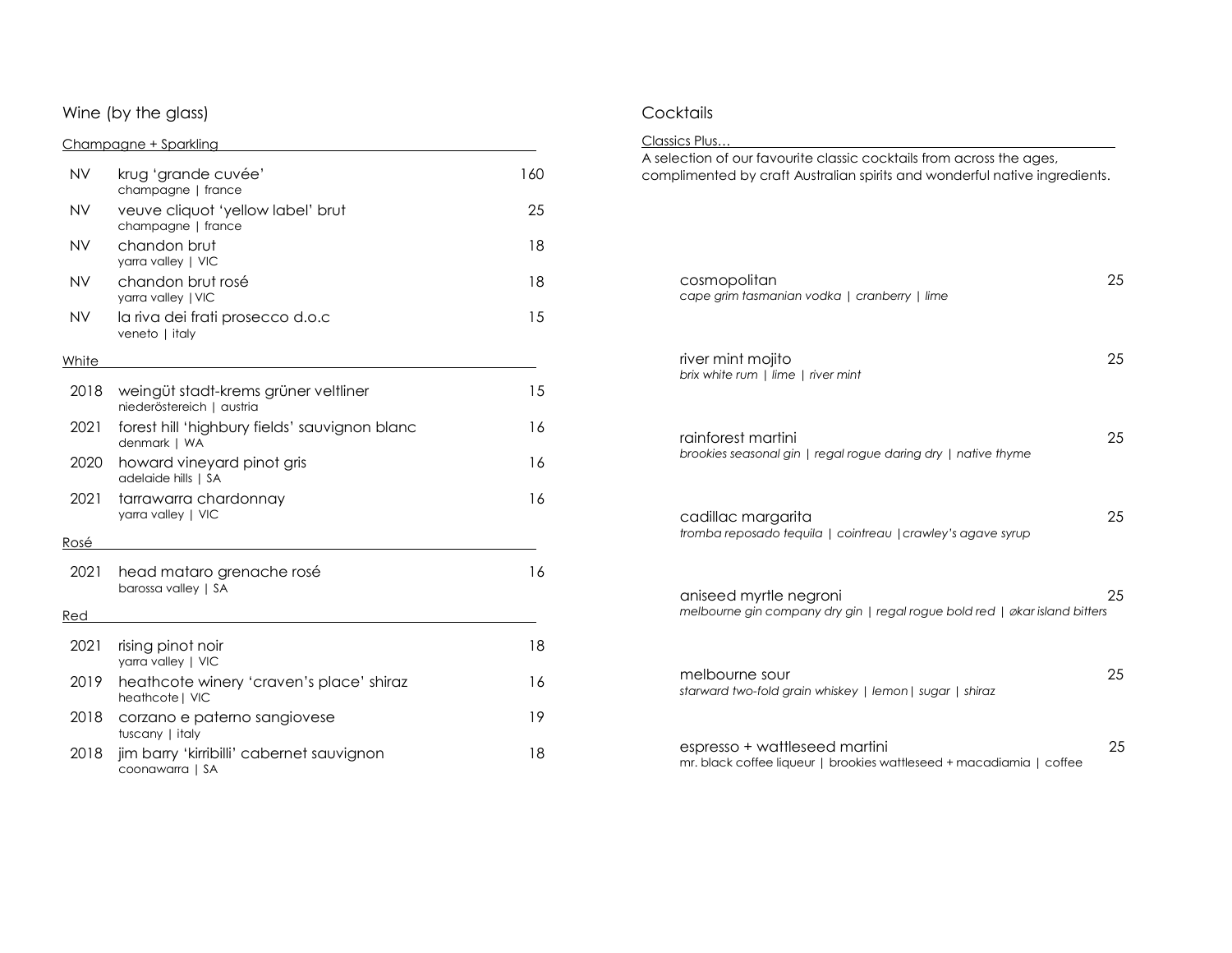## Beer + Cider

| mornington draught<br>mornignton   VIC                                                 | 11   15      |  |
|----------------------------------------------------------------------------------------|--------------|--|
| sample pale ale<br>melbourne   VIC                                                     | 12   16      |  |
| wolf of the willows i.p.a.<br>mordialloc   VIC                                         | 12   17      |  |
| white rabbit dark ale<br>geelong   VIC                                                 | $12 \mid 17$ |  |
| stone & wood pale lager<br>byron bay   NSW                                             | 14           |  |
| bridge road pale ale<br>beechworth   VIC                                               | 15           |  |
| colonial i.p.a.<br>melbourne   VIC                                                     | 16           |  |
| prickly moses ottway light<br>barongarook   VIC                                        | 13           |  |
| pressman's cider<br>yenda   NSW                                                        | 13           |  |
| Soft Drinks, Juice, Tea + Coffee                                                       |              |  |
| coca-cola / coca-cola zero sugar / sprite /<br>cascade ginger ale / lemon lime bitters | 5            |  |
| orange / apple / pineapple / cranberry                                                 | 6            |  |
| five-senses 'dark horse' coffee                                                        | 5.5          |  |
| t.w.g. tea<br>english breakfast   earl grey   morrocan mint   chamomile   green tea    | 5.5          |  |

# Champagne + Sparkling Wine

| NV   | krug 'grande cuvée' 375ml<br>champagne   france         | 300 |
|------|---------------------------------------------------------|-----|
| NV   | ruinart blanc des blancs<br>champagne   france          | 250 |
| NV.  | veuve cliquot 'yellow label' brut<br>champagne   france | 120 |
| 2007 | laurent-perrier brut millesimé<br>champagne   france    | 299 |
| 2008 | veuve cliquot 'la grande dame'<br>champagne   france    | 485 |
| NV   | chandon brut<br>yarra valley   VIC                      | 85  |
| NV   | chandon blanc des blancs brut<br>yarra valley   VIC     | 85  |
| 2020 | salatin 'caraterre' prosecco d.o.c<br>veneto   italy    | 70  |
|      |                                                         |     |

| <b>NV</b> | veuve cliquot brut rosé<br>champagne   france             | 150 |
|-----------|-----------------------------------------------------------|-----|
| <b>NV</b> | möet & chandon 'imperial' brut rosé<br>champagne   france | 230 |
| <b>NV</b> | billecart-salmon brut rosé<br>champagne   france          | 199 |
| <b>NV</b> | chandon brut rosé<br>yarra valley   VIC                   | 85  |
| 2020      | salatin prosecco rosé<br>veneto   italy                   | 75  |